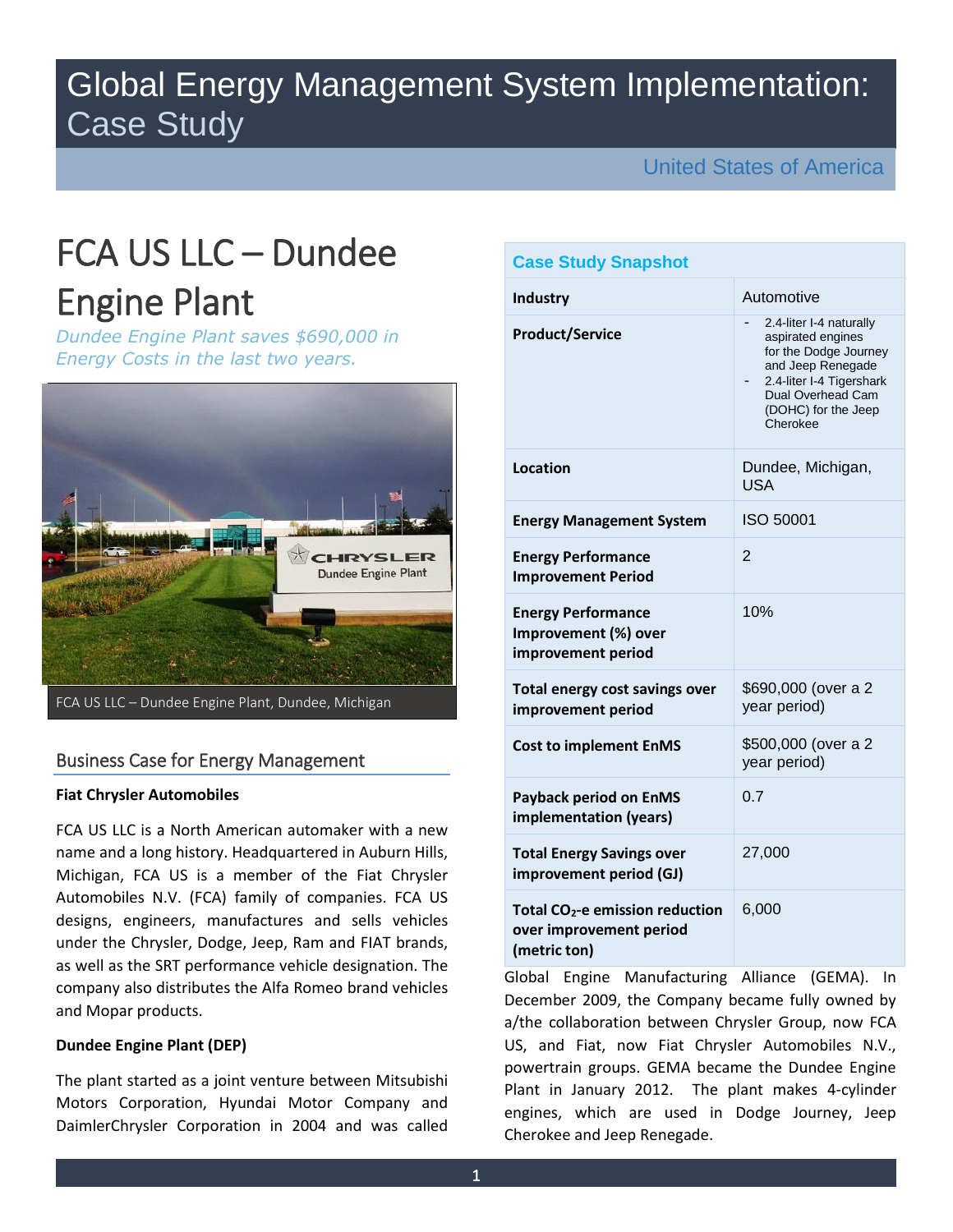**United States of America**

One of FCA's sustainability goals is to reduce energy consumption in the plants worldwide by 30% from 2010 to 2020. FCA utilizes World Class Manufacturing (WCM) methodology for achieving continual improvement and reducing overall operational cost. WCM has been a very effective tool to improve performance by focusing on the highest losses. Dundee Engine Plant was selected by the Company as one of the three pilot plants in North America in 2013 to implement ISO 50001. The principles of WCM were used as the framework to create the energy management system, which supported the implementation of the standard. Use of the ISO standard has helped to further standardize the process to manage energy systems.

*"The efforts at the Dundee Engine Plant are a reflection of FCA's continuing commitment to reduce the environmental impact from our global operations. We have set a target to reduce energy consumption at our plants worldwide by 30 percent from 2010 to 2020. Achievements such as those at our Dundee Engine Plant contribute significantly to these objectives."*

> — Greg Rose, Director of Environment, Health and Safety - FCA US

## Business Benefits Achieved

DEP became the first FCA powertrain plant to be certified with ISO 50001 and the second in North America. The plant has improved its energy performance by 10% in the last two years and saved \$690,000 in energy cost and has reduced more than  $6,000$  metric tons of  $CO<sub>2-e</sub>$  through energy improvements. DEP achieved silver status in World Class Manufacturing audit and was the first North American powertrain plant to achieve a score of 4 (5 being World Class) in the environment and energy pillar. DEP also received FCA US Environmental, Health and Safety (EHS) award for best energy project in FCA North America in 2015 for the coolant filter system optimization.



DEP Energy Team Receiving FCA EHS Award for Best Energy Project North America in 2015

## EnMS Development and Implementation

l

The WCM Energy Management System was first established at DEP in 2009 and it continues to focus on reducing energy loss to zero. Presently, energy loss at DEP is about 40% of the total energy cost. In 2013, with implementation of ISO 50001, DEP strengthened its energy management process and took on more projects by standardizing the way energy is managed.



DEP received rebate checks of \$200,000 and \$88,000 from the energy provider for energy projects improving the coolant filter system and chiller.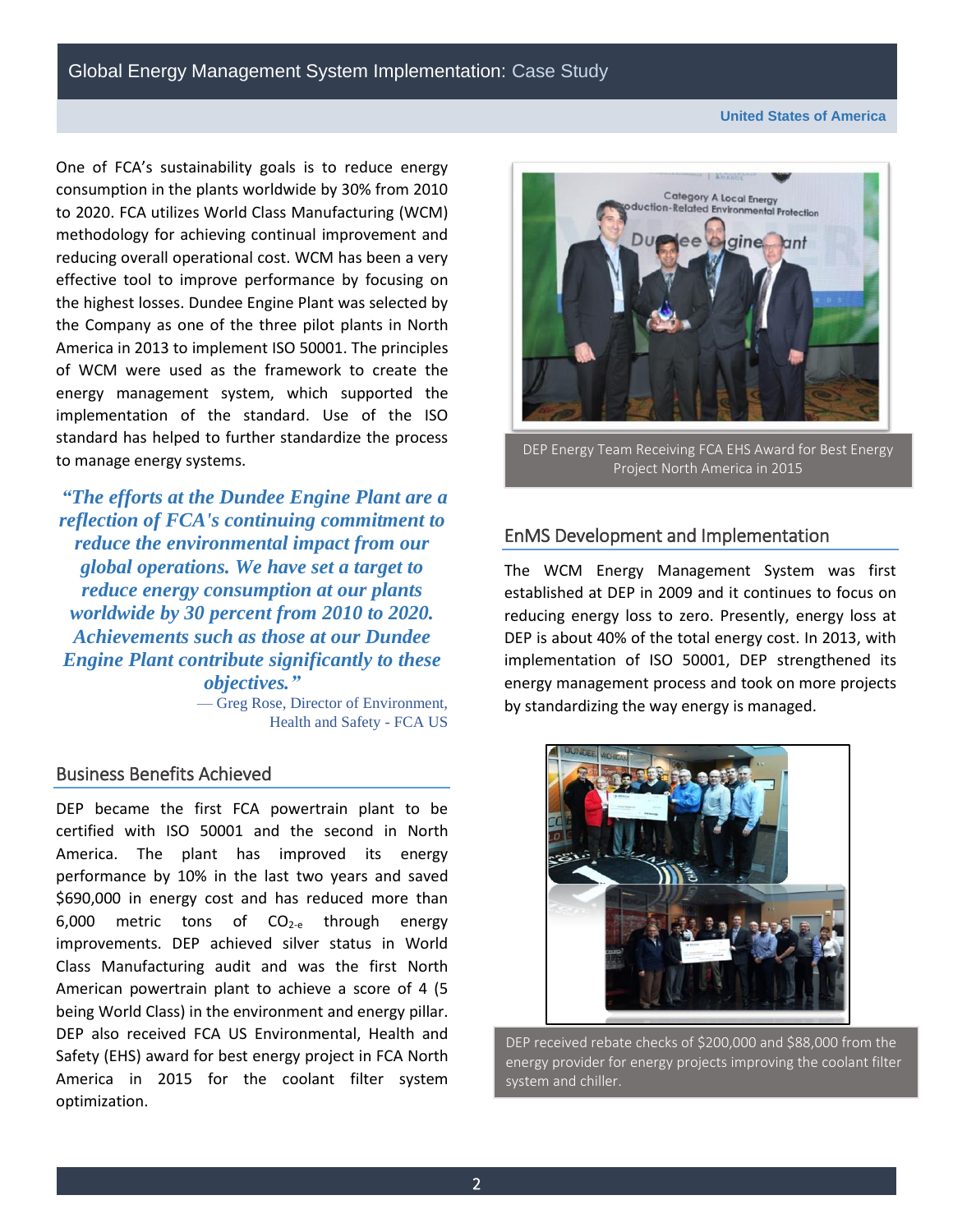#### **Organizational**

Dundee Engine Plant already had existing management systems certified to ISO 9001 (Quality), ISO 14001 (Environment) and OHSAS 18001 (Safety) in place prior to the implementation of ISO 50001 energy management system. Also, since the plant was already utilizing World Class Manufacturing to achieve continuous improvement, implementing ISO 50001 was smooth and the system established was very advanced. With the commitment and support from senior management the overall process to implement ISO 50001 was completed in six months. A full-time Energy Champion was appointed and a team assigned, who developed the system focused to benefit the company by improving energy efficiency and reducing cost. The energy team comprised of a powerhouse lead, facilities manager, maintenance manager, controls engineers, HVAC specialist and many others. Within two years of implementation, the plant completed several projects that were recognized by the Company, some of them are mentioned below.

**Coolant Filter System Optimization** – DEP has 14 coolant filters that provide clean coolant to the machining lines at a pressure of 55-60 psi. Each system ranges from a 9-pump system to a 3-pump system, each using 75 hp motors. This system uses pneumatic bypass valve control to regulate header pressure creating energy loss by sending already filtered coolant (volume and pressure) back to the supply tank.



Pictorial Representation of Coolant Filter System Project

To eliminate this loss, the by-pass control was eliminated and the motors were upgraded with Variable Frequency Drives that vary the pump speed to achieve the required pressure. Further pressure reduction was

specified on each coolant line to maintain pressure at 54 psi on each system, further increasing the energy savings. This project annually saved 3,000,000 kWh, resulting in energy savings of \$194,000.

**Air Handling Unit (AHU) Sheave Ratio project** – DEP has 64 roof top units providing conditioned air to the plant. Air monitoring performed on individual units showed that each of these units were providing 10% more air than designed. In order to return these units to basic conditions, the team implemented countermeasure, Sheave Ratio Reduction (driver/drive ratio), to achieve flow reduction. This in turn reduced energy consumption on the blowers.



Pictorial Representation of AHU Sheave Ratio

**Substation HVAC optimization – There are 4** substations inside the plant that convert 13.8kV to 480V. These substations can reach temperatures of 150F and use air handlers on the roof containing 40 hp blowers each to cool the substations to 75F. The air after use in the substation is then exhausted through the roof to the atmosphere. With Michigan summers exceeding 75F most of the time, these blowers run continuously to cool the substations. As a countermeasures, the plant installed axial fans on the substations to take air from inside the plant and exhaust it back to the plant. This project saves energy by using a 2 hp fan instead of using a 40 hp blower to cool the substations. Exhausting the hot air from substations to the plant in winter, which is used as free heating, and the use of substations as a mechanical de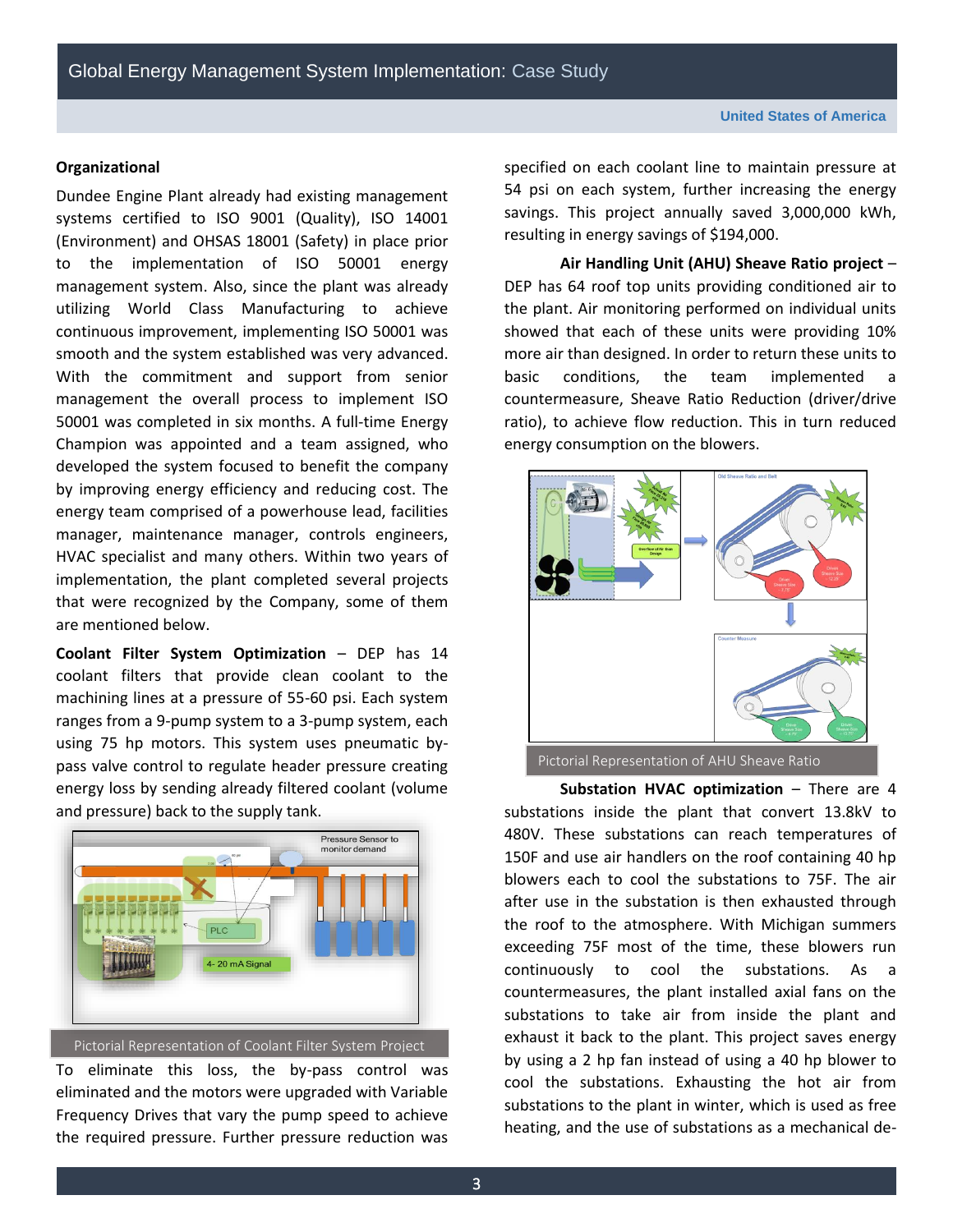humidifier in the summer (instead of using air conditioners to remove the humidity) resulted in \$60,000 savings annually.



**Chilled Water System Optimization** – The chilled water system in DEP consists of three 600 ton Chillers, three chilled water pumps, and three 40 hp condenser pumps which provides chilled water at 50F to the plant. The system uses an obsolete controller and operates each element of the system independently. For each chiller unit running 1 Chilled water pump and 1 condenser pump would operate. To restrict flow and pressure, the valves on the condenser and chilled water side were partially closed, causing further inefficiency. The system ran at 0.91 kW/ton. As a countermeasure for this condition, the controller for the system was replaced with adaptive control algorithm which looks at pressure differential on the chilled / condenser water side and variable frequency drives were installed on every pump and fan. The entire system was integrated and the flow restrictors opened and operated at 0.57 kW/ton, saving 1,500,000 kWh annually at a cost savings of \$95,000. Optimization Project

**Infra-Red Heaters** – The Material Handling docks at DEP are used to load/unload parts. As the doors are frequently open, 400,000 Btu/hr forced Air Heaters were used to maintain indoor dock temperatures. The heaters would run continuously in winter to heat the surrounding area. The heaters are now replaced with Infra-red heaters which are 140,000 Btu/hr each. The infra-red heaters transfer energy to a body with a lower temperature through electromagnetic radiation. Unlike forced air heaters which require air as a medium to transfer energy, no contact or medium between the two bodies is needed for the energy transfer, hence using less than half the energy of the forced air heaters.

*"FCA Dundee Engine Plant puts a great deal of emphasis on energy efficiency, conservation and cost reductions, not only to comply with ISO 50001 but also in our continuous improvement efforts under World Class Manufacturing (WCM). We understand and believe in the critical nature of managing energy in the most efficient manner to not only save costs but to do the right things and not use more precious resources than necessary to operate the business."*

— Tania M. Pratnicki Young, Plant Manager, Dundee Engine Plant

#### **Energy Review and Planning**

The energy sources entering the plant are monitored daily at the utility meter and use an Energy Monitoring System, where energy is tracked at the bus level to analyze departmental consumption. Compressed Air Usage is monitored by specialized software and comparison of the performance is done on a monthly basis with all the FCA plants. The primary energy sources entering the plant are stratified to 6 secondary vectors based on what the energy is transformed into. Process Electricity, building electricity, compressed air, chilled water, natural gas – heating and natural gas – process. Each vector is measured, monitored, performance goals and action plans set to meet the goals. Once projects are identified, a detailed benefit cost analysis is performed by the energy team using power monitoring devices. Projects are then reviewed with top management and finance. The projects with less than a two year benefit cost are funded.

#### **Cost Benefit Analysis**

Each energy project that involves a financial investment goes through intensive analysis. Only when the benefit cost analysis is accepted does the project go for submission for approval. Through WCM, each project goes through a 'Plan/Do/Check/Act' cycle. The planning stage involves a comprehensive study, where energy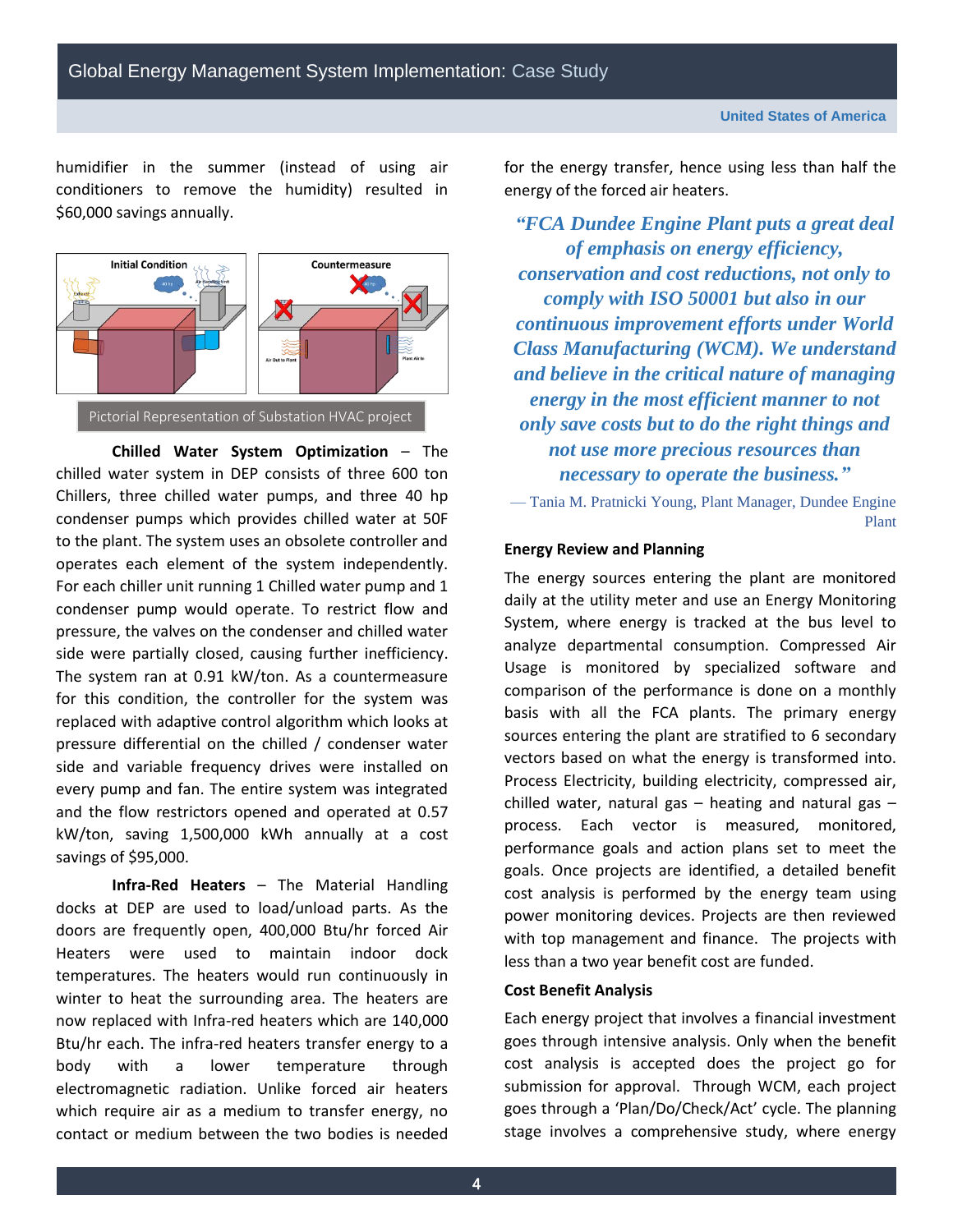Global Energy Management System Implementation: Case Study

data is monitored, along with relevant variables. The team with expertise on the system executes the analysis. After the project is implemented, the energy consumption and the relevant variables data are again collected for the final Benefit Cost Analysis. The final approval of the Benefit Cost is completed by the finance department.

#### **Energy Performance Improvement Approach**

Daily production data, cooling degree days, and heating degree days are used as variables to perform regression analysis for energy efficiency. This improves the accuracy and statistical significance of the model. The aim of the regression model analysis is twofold. It is used to reduce fixed energy consumption year-overyear and to reduce variable consumption by reducing slope of the linear regression model. This is a top-down approach to see overall plant performance.

## **Validation of Results**

At Dundee Engine Plant, the success of the energy management system is not only based on energy performance improvements but on other metrics, including meeting forecasted energy cost, energy goals, number of suggestions for energy improvement by team members, number of energy projects completed, amount of savings generated year-to-date, level of project (basic/major/advance), tool usage etc. By measuring these parameters, team involvement is measured and reported in WCM audits. DEP has several audits year round, which include WCM audits, expansion audits, corporate audits, which keeps the plant ready all the time. Also, with several ISO internal audits throughout the year, any nonconformance or opportunity for improvements are caught regularly.

#### **Operational Controls and Performance Sustenance**

Several operational controls have been established on the HVAC, chillers, compressors and coolant filter system. The operational controls range from set-points on temperature on HVAC and chillers, pressure on compressed air, coolant filter system and frequency of the variable frequency drives on the chilled water and coolant system. These are logged by the operators daily to make sure the systems are run as required and to

make sure projects are sustained. The operational controls are part of the standard work instructions (SWI) or visual aid or procedures that are updated as needed.

*"Our energy efficiency planning efforts involve identifying and quantifying savings opportunities, followed by understanding how to access this potential. This is supported by World Class Manufacturing strategies and ISO 50001 Management Systems at Dundee Engine Plant where they have embraced the challenge to improve energy efficiency and they have done so with GREAT ENERGY!"*

> — Dawn Breznai, Senior Manager, EHS Powertrain **Operations**

#### **Training, Development and Communication**

The Energy Team at DEP comprises of members with expertise on different energy systems. The Energy Champion is a Certified Energy Manager (CEM), Certified Practitioner in Energy Management System (CPEnMS) and Qualified Specialist on Pumps System Assessment Tool (PSAT). The competence on the energy team is tracked through the WCM process by the People Development Team and the Energy Pillar Team. Required competence for the Energy Team is determined by the Energy Pillar Lead at the start of the year based on the projects planned for the year. Each project is assigned a lead, based on expertise, and is assigned a support team. Working through the project, the team member develops the skills necessary for the tools. Based on their learning and contribution, their skills are rated.

Expert training is provided for new hires operating advanced equipment. Operational controls also include all the preventive maintenance that need to be done on the equipment as recommended by the manufacturer. The PM's are tracked and shown in plant-wide software accessible by anyone within the plant.